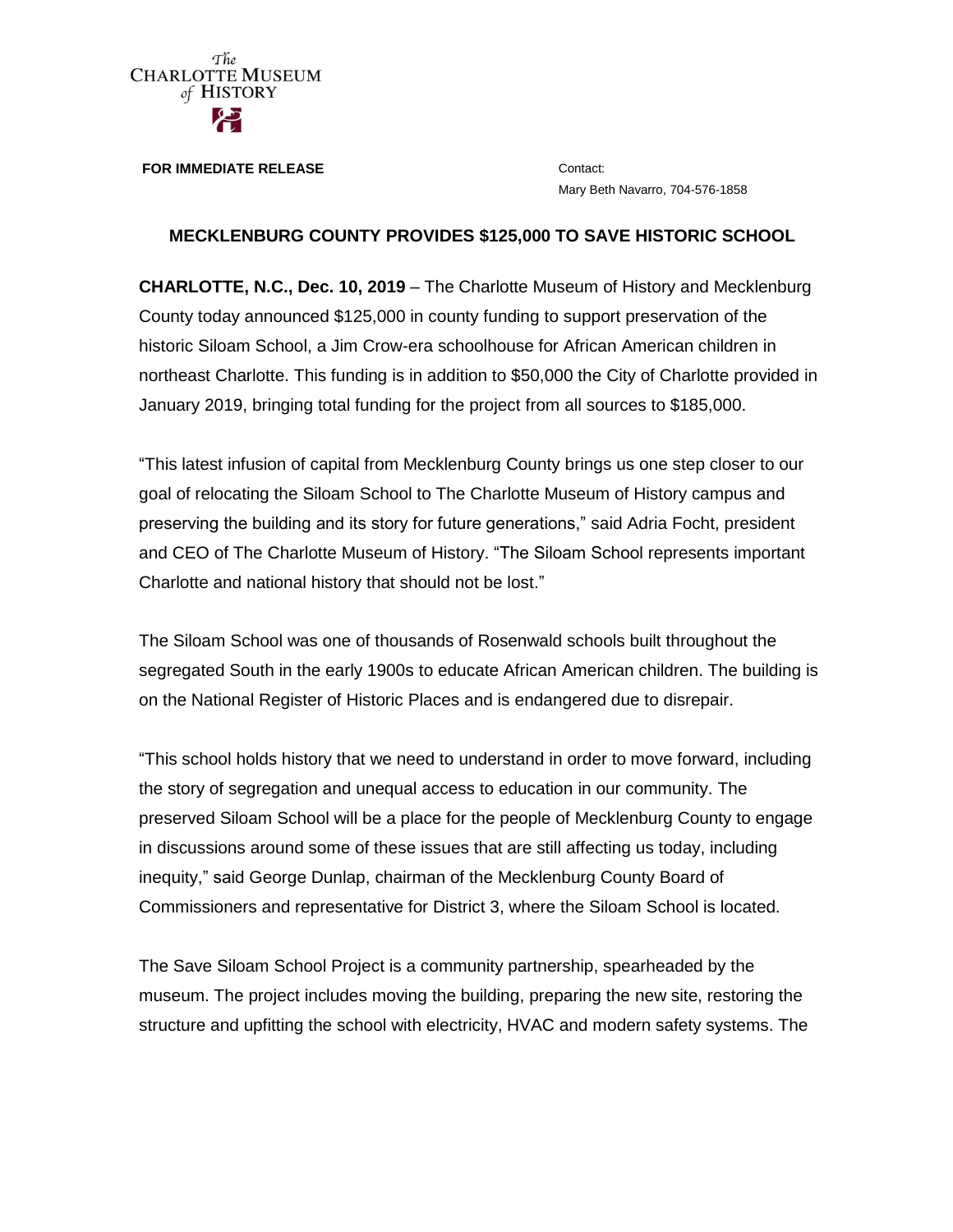

project also includes the creation of a fund to pay for annual operations and building maintenance, as well as the development of a history exhibit about the Siloam School and Rosenwald schools. A historical marker will be placed at the school's original location on Mallard Highlands Drive.

"Our vision is for the restored building to become an educational space for programs and exhibits that foster dialogue, particularly around racial cooperation and reconciliation," said Fannie Flono, trustee for The Charlotte Museum of History and chair of the Save Siloam School Project committee. "The museum also plans to give tours of the building and to make the space available as a community resource."

"The Siloam School was a place of learning born out of hope and hard work in the face adversity," said Susan B. Harden, Mecklenburg County commissioner for District 5. "When the building is restored, it will once again be a place for education, this time for all the people of Mecklenburg County. That seems like a fitting second chapter for the school, one we hope the school's founders would be proud of."

The school building currently sits on its original site on Mallard Highlands Drive, near the campus of UNC-Charlotte and behind an apartment complex. The apartments, as well as the old school, are owned by Tribute Companies.

The effort to save the Siloam School is a partnership of The Charlotte Museum of History, the City of Charlotte, Mecklenburg County, Tribute Companies, the Historic Landmarks Commission, Aldersgate Retirement Community, Charlotte Rotary, Walmart and Silver Star Community Inc., which works to save Rosenwald Schools.

## **About Rosenwald Schools and the Siloam School**

In the early 20<sup>th</sup> century, educator Dr. Booker T. Washington conceived of a program to build high quality, free schools for African American children throughout the segregated rural South. He enlisted the aid of Julius Rosenwald, president of Sears, Roebuck and Co., to finance the effort, and on Oct. 30, 1917, they created the Julius Rosenwald Fund.